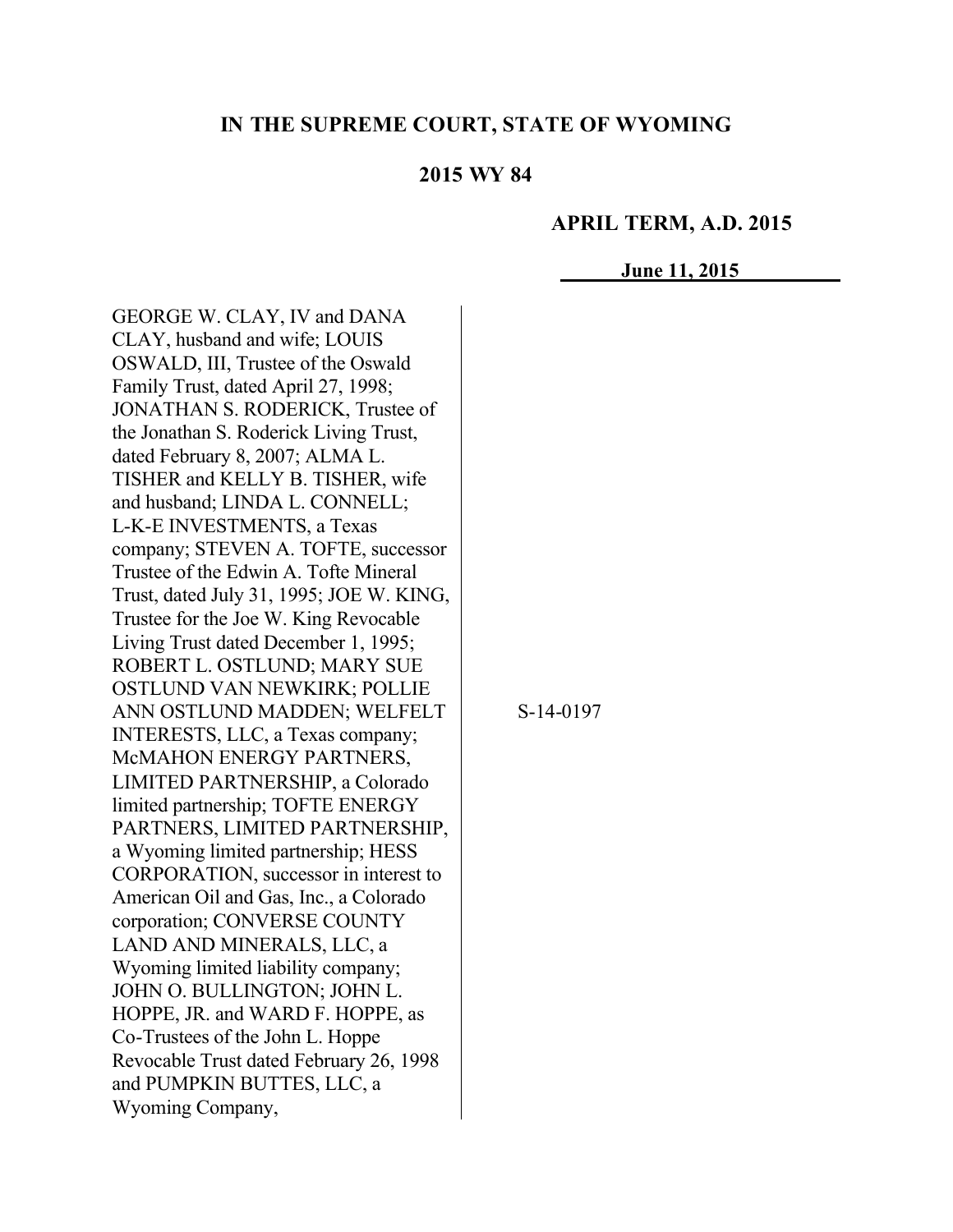Appellants (Defendants),

v.

## MOUNTAIN VALLEY MINERAL LIMITED PARTNERSHIP,

Appellee (Plaintiff).

#### *Appeal from the District Court of Converse County* The Honorable Wade E. Waldrip, Judge

### *Representing Appellants:*

Timothy M. Stubson and Jeff Oven of Crowley Fleck PLLP, Casper, Wyoming; James Edwards, Gillette, Wyoming; Harry B. Durham, III of Brown, Drew, Massey & Durham, Casper, Wyoming. Argument by Mr. Stubson and Mr. Edwards.

### *Representing Appellee:*

Dan Riggs and Amanda K. Roberts of Lonabaugh & Riggs, LLP, Sheridan, Wyoming. Argument by Ms. Roberts.

*Before BURKE, C.J., and HILL, KITE, DAVIS, and FOX, JJ.*

**NOTICE: This opinion is subject to formal revision before publication in Pacific Reporter Third. Readers are requested to notify the Clerk of the Supreme Court, Supreme Court Building, Cheyenne, Wyoming 82002, of typographical or other formal errors so correction may be made before final publication in the permanent volume.**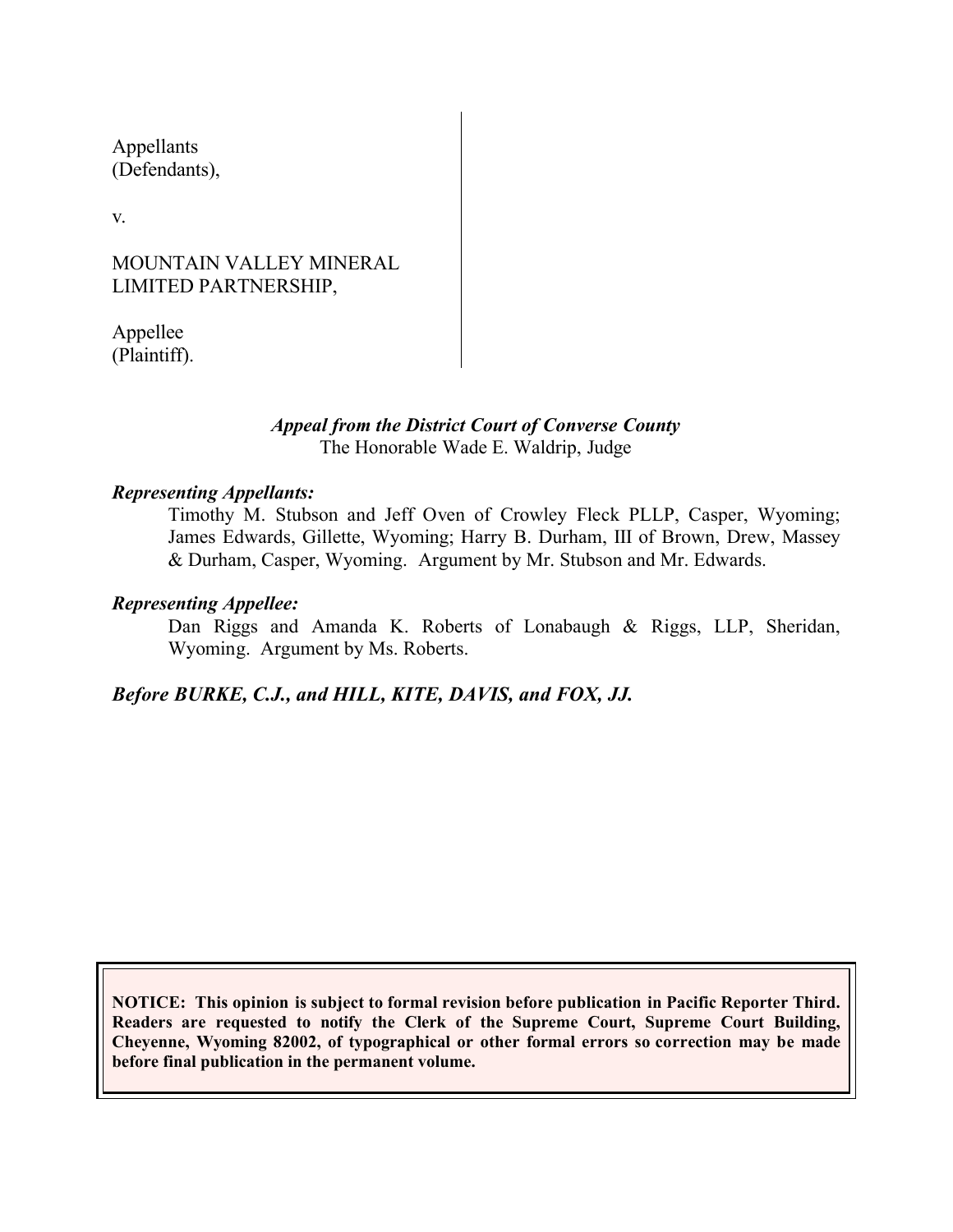## **KITE, Justice.**

[¶1] Appellants George and Dana Clay, et. al (hereinafter referred to collectively as "the Clays") assert the district court erred by declaring Appellee Mountain Valley Mineral Limited Partnership (Mountain Valley) owned title to mineral interests in certain Converse County, Wyoming property. The district court granted summary judgment in favor of Mountain Valley, concluding as a matter of law that its predecessor acquired title to the mineral interest in a 1976 quiet title action that was not contested by the Clays' predecessors.

[¶2] We affirm.

### **ISSUES**

[¶3] The Clays present the following issues on appeal:

- A. Whether the district court erroneously found that [the Clays] were barred under the doctrine of res judicata from litigating the issue of the [Clays'] respective mineral rights where the identity in subject matter and the issues were different from those adjudicated in 1976.
- B. Whether the district court erred by failing to address the [Clays'] argument that [Mountain Valley] [was] barred by the doctrine of laches from asserting its ownership interest in the entire estate.

Mountain Valley restates the issues as:

- A. Did the district court properly determine that [the Clays'] claims to the subject mineral estate were previously adjudicated by the unambiguous 1976 decree and are now barred by the doctrine of res judicata?
- B. Did the district court properly determine that laches does not apply in light of the 1976 decree?

## **FACTS**

[¶4] In 1914 and 1915, the United States issued patents to Marcus and Frank Githens for property in Converse County, Wyoming, reserving only its interest in coal. The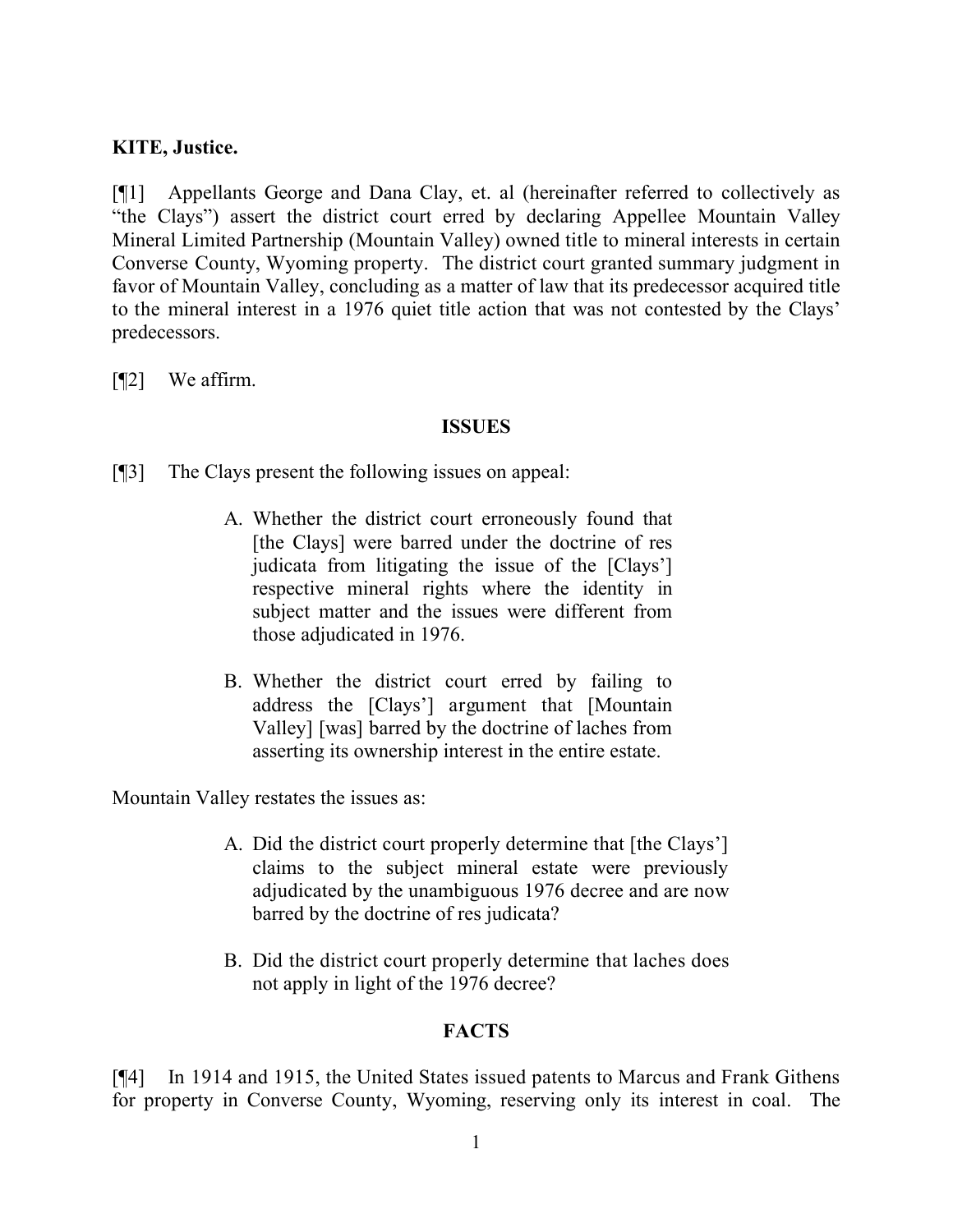Githens conveyed one-fifth interests in the property to Henry Sidles, Charles Stuart, Alfred James, Jay Rice and Leslie Stire. Sidles and Stuart conveyed their interests to Jay Rice, giving him a 60% ownership interest. Rice died and his heirs took title to his interest as follows: Grace Rice –  $30\%$ ; Jay Rice, Jr. –  $15\%$ ; and Margaret Walters –  $15\%$ .

[¶5] In 1963, Jay Rice, Jr. conveyed one-half of his mineral interest (7.5% of the whole) to Walters. When Grace Rice died, she apparently left her interest in the property to Jay Rice, Jr. and Walters. In 1971, Jay Rice, Jr. conveyed an undivided "three tenths surface interest" in the subject lands together with all of his mineral interest to Walters, giving her a 60% interest in the property.

[¶6] The Stire 20% interest descended to Mary Stire and when she died in 1965, she left it to Ruby Shepherd for life with the remainder to William, Harold and John Hoppe. In 1974, the Hoppes conveyed their interest in the surface estate to Ruby Shepherd, giving her fee title instead of a life estate in 20% of the surface. The Hoppes reserved their remainder interest in the mineral estate. The James' 20% interest descended to family members.

[¶7] In 1974, Mountain Valley's predecessor Art and Hope Sims began to acquire record title to the surface of the property. They had apparently been grazing their sheep on it for some period of time prior to that. On May 16, 1974, Walters conveyed to the Sims "an undivided three-fifths interest" (60%) in the property, expressly reserving all of her mineral interest. On August 5, 1974, pursuant to a probate court decree, James conveyed to the Sims a one-fifth interest (20%) reserving the associated mineral interest, which was conveyed to Energetics, Inc. later in the year. On July 1, 1975, Shepherd conveyed to the Sims "an undivided one-fifth interest" (20%) in the property, but reserved her mineral interest. Thus, by 1975, the Sims had ostensibly acquired all of the surface interest in the property by deed. The owners of the mineral interest were: Walters –  $60\%$ ; Shepherd/Hoppes –  $20\%$ ; and Energetics –  $20\%$ .

[¶8] On May 14, 1976, the Sims filed a quiet title action against Rice, Walters, Stire, Shepherd, Stuart, Sidles, Githens, Hoppe, and any person claiming by, through or under them. Some of those named as defendants only owned mineral interests. The only interest owner not named in the action was Energetics. The Sims' complaint stated they were the owners in fee simple of the Converse County land, the defendants asserted some "right, title, interest in, or claim to, or lien or encumbrance upon the real property," and their right, title, or interest in the property was inferior to the plaintiffs. The complaint alleged that the Sims and their predecessors had paid all taxes against the real property "for more than ten (10) years last past" and had maintained "actual, open, visible, exclusive, continuous, adverse and notorious possession of said real property for more than ten years preceding the filing of this Complaint."

[¶9] The prayer for relief was broad: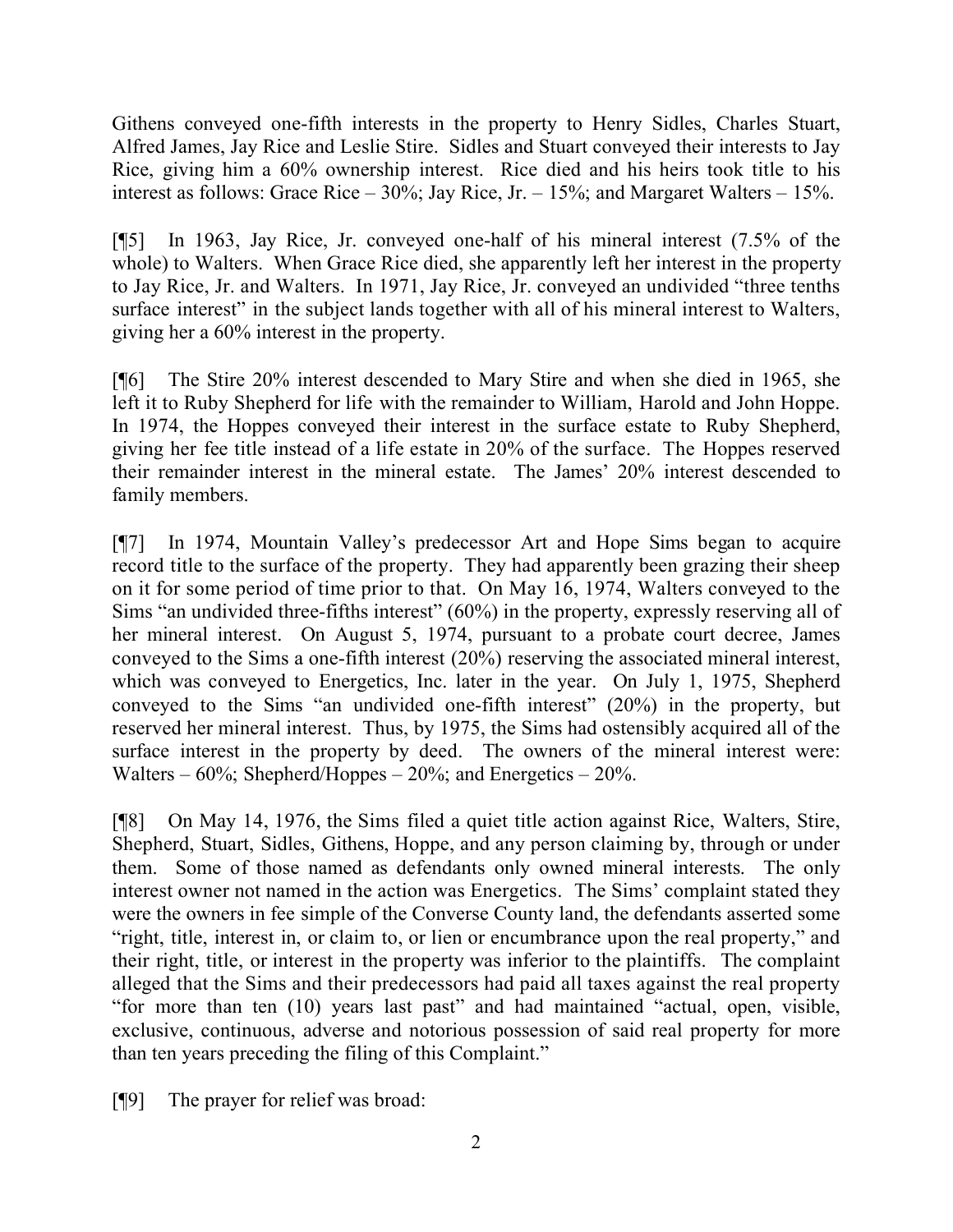- 1. That said Defendants be required to set forth their adverse claims to the premises hereinbefore described, and that the Court adjudge and decree that the title of the Plaintiffs in said real property is the full, free and valid fee simple ownership therein and that the Plaintiffs are entitled to possession of said real property.
- 2. That the Court adjudge and decree that the claims, titles and interests, if any, of said Defendants are subservient and inferior to the claims and title of Plaintiffs and have no force and effect.
- 3. That the Defendants be adjudged to have no right, title, estate or interest in, and lien or encumbrance in or upon said described real property or any portion thereof.

[¶10] The district court entered a judgment and decree in favor of the Sims on October 7, 1976. The judgment recited that the defendants had all been "duly served by publication according to law." The district court stated that it had appointed an attorney to represent any of the defendants who were in military service and a guardian ad litem (GAL) to represent any defendants who were not competent to respond. The attorney and GAL filed a general denial on behalf of the unknown defendants, but no other response to the complaint was filed. All of the other defendants, which included the Clays' predecessors, failed to appear or answer the complaint's allegations.

[¶11] The district court ruled in favor of the plaintiffs on all claims. The judgment stated that default had been entered against all defendants except those represented by the attorney and GAL, a trial had been held on the claims against the defendants so represented, and the plaintiffs were entitled to judgment against all defendants. The judgment included the following declarations:

- 1. That all and each of the Defendants have been lawfully notified of this action and that no additional notice be or need be given to any of the Defendants.
- 2. That the Defendants who have not answered Plaintiffs' Complaint or who have not otherwise appeared herein or defended pursuant to the Wyoming Rules of Civil Procedure, or otherwise, are in default herein and the Entry of Default heretofore entered is hereby confirmed.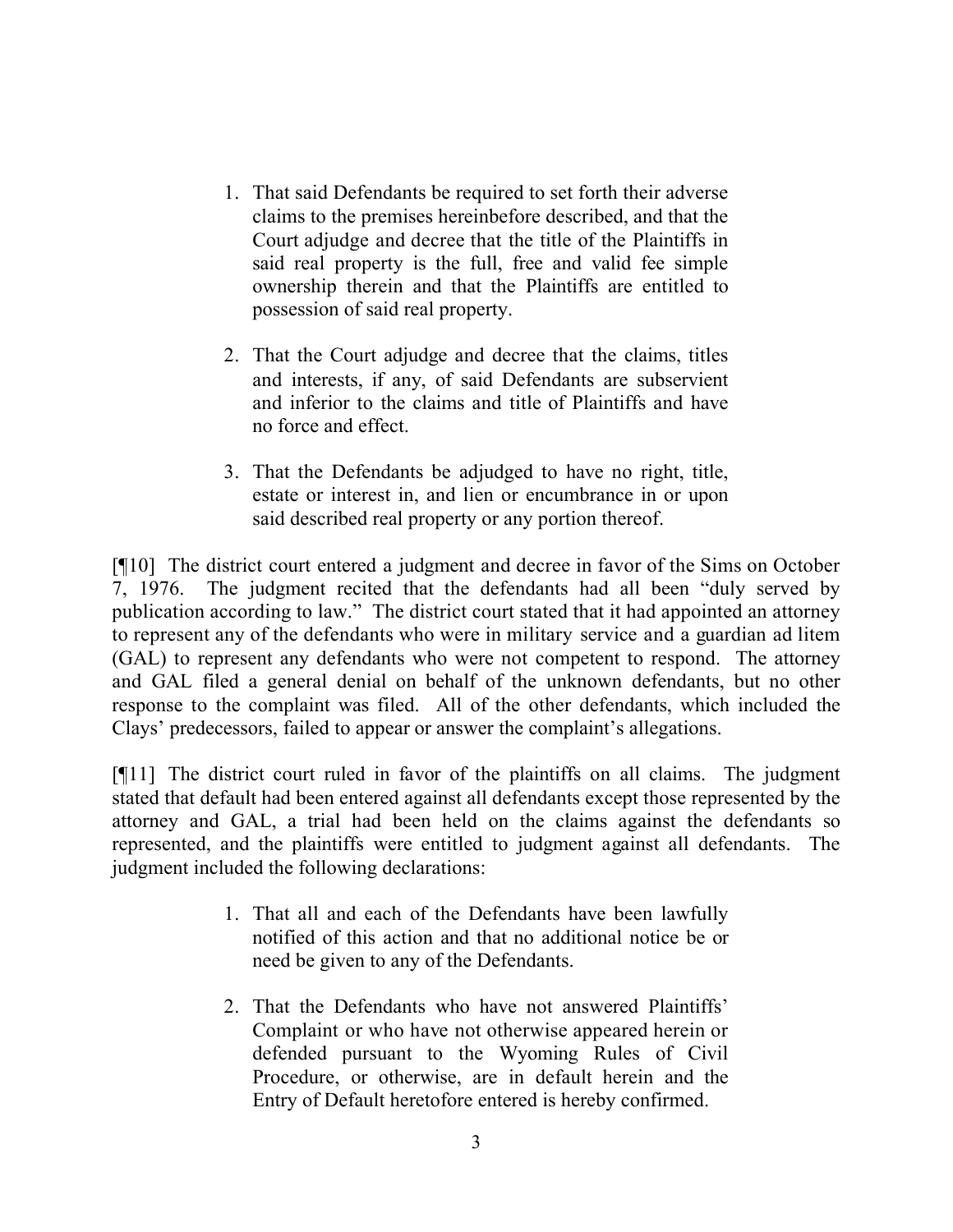- 3. That the Plaintiffs were at the time of filing their Complaint herein, and are now, the true and lawful owners and entitled to possession of the following described real property situate in Converse County, State of Wyoming: [legal description].
- 4. That the Plaintiffs have Judgment against the Defendants as prayed for in their Complaint and that Plaintiffs' title to and possession of the above-described real property be, and is hereby, declared good and valid, and quieted against any and all of the Defendants and persons claiming through, by or under the Defendants or any of them, and each and every adverse claim and demand of any of said Defendants or persons is hereby adjudged to be of no force and effect.
- 5. That each Defendant and their unknown heirs, devisees, executors, administrators, and assigns, or any other persons claiming by, through or under them, and each of them, is hereby adjudged to have no right, title, interest or estate whatsoever in or to said real property and is forever enjoined, barred and estopped from asserting any claim, right, title, interest or estate in or to said property or any part or parcel thereof.

Because Energetics was not named a defendant in the action, its 20% mineral interest was not affected in any way by the 1976 judgment.

[¶12] The record includes the first page of an unrecorded mineral lease for the property from the Sims to Exxon dated February 1977, just a few months after the October 1976 judgment.<sup>1</sup> Later, the Sims transferred their interest in the minerals to Mountain Valley, whose general partner is their daughter, Judy Hageman. Mountain Valley has also leased the minerals. Notwithstanding the 1976 judgment, the Clays' predecessors conveyed and/or leased the mineral interests. The Clays' mineral title derives from interests once held by Walters and Stire. Although no oil or gas wells have been drilled on the surface of the property, it has been included in pooling arrangements and spacing units so that mineral production has been attributed to the property at issue here.

 $1$  Although there was some discussion at oral argument about the Sims' possible reasons for filing the quiet title action given they had already acquired the entire surface of the property, neither party provided a definitive explanation. While it is speculation on our part, the fact that the Sims may have leased the minerals shortly after title was quieted in them suggests they may have filed the action to obtain record title to the mineral estate so it could be leased.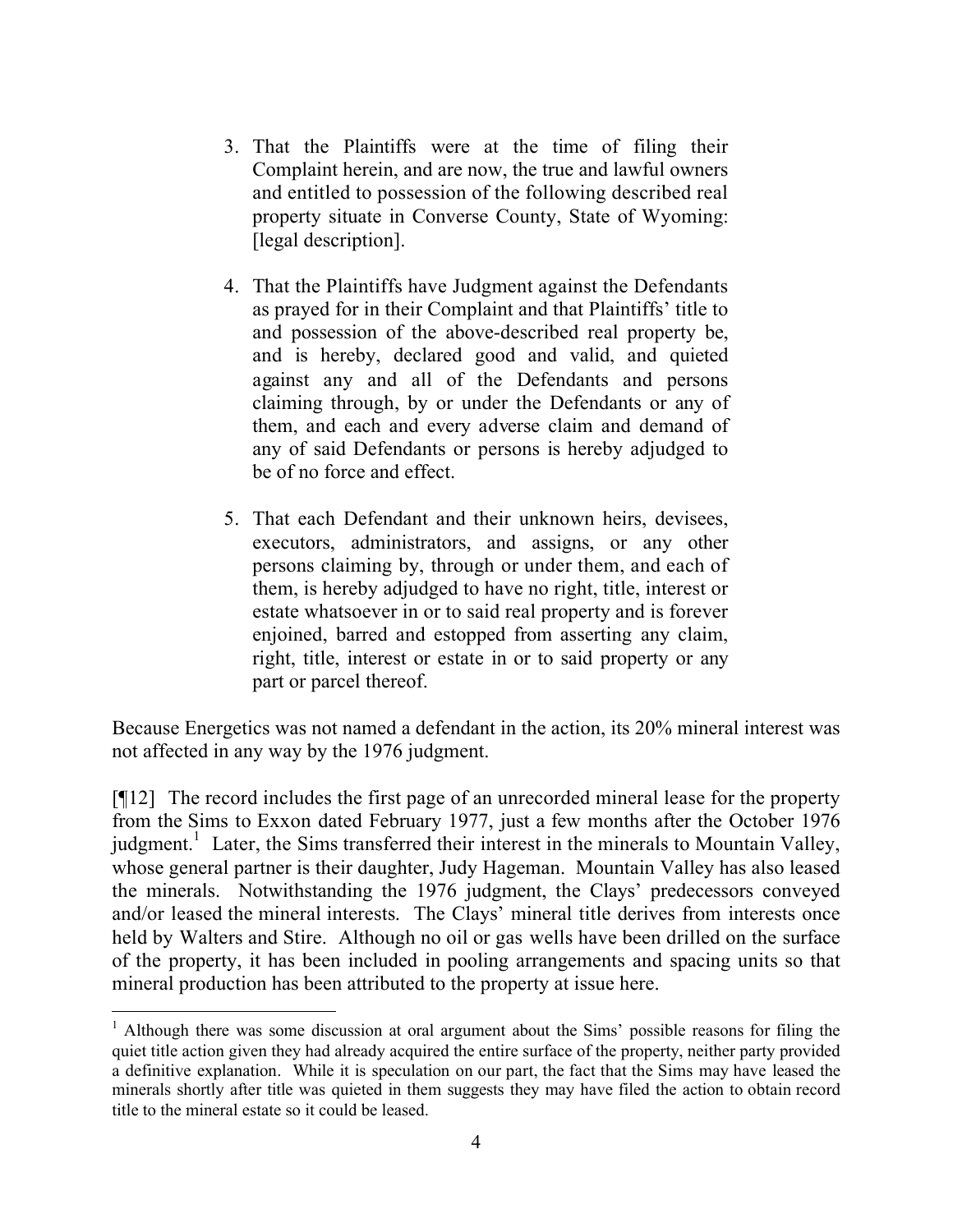[¶13] Mountain Valley filed the present action for declaratory relief on May 15, 2013. Mountain Valley claimed to have title to 80% of the mineral interest in the property pursuant to the 1976 judgment and asserted the Clays were barred under the doctrine of res judicata from claiming any interest in the property. The only mineral interest owner not included as a defendant in this action was Energetics (or its successors) with a 20% mineral interest. The Clays responded by arguing the 1976 judgment did not affect the mineral interest because only the surface was at issue in that proceeding. The district court concluded that the 1976 action addressed the mineral interest; the judgment specifically granted fee simple title to the Sims; the judgment extinguished any adverse claims of the Clays' predecessors; and res judicata barred the Clays' current claim. The Clays appealed.

#### **STANDARD OF REVIEW**

[ $[$ [14] Summary judgments are governed by W.R.C.P. 56(c):

The judgment sought shall be rendered forthwith if the pleadings, depositions, answers to interrogatories, and admissions on file, together with the affidavits, if any, show that there is no genuine issue as to any material fact and that the moving party is entitled to a judgment as a matter of law.

We review a summary judgment *de novo*, using the same materials and following the same standards as the district court. "We examine the record from the vantage point most favorable to the party opposing the motion, and we give that party the benefit of all favorable inferences which may fairly be drawn from the record." *Hasvold v. Park County School Dist. No. 6,* 2002 WY 65, ¶ 11, 45 P.3d 635, 637-38 (Wyo. 2002), quoting *Four Nine Gold, Inc. v. 71 Constr., Inc.,* 809 P.2d 236, 238 (Wyo. 1991). *See also Baker v. Speaks,* 2014 WY 117, 334 P.3d 1215 (Wyo. 2014). We will affirm a summary judgment ruling on any legal ground appearing in the record. *Id.,* citing *Retz v. Siebrandt,* 2008 WY 44, ¶ 14, 181 P.3d 84, 90 (Wyo. 2008).

#### **DISCUSSION**

#### **1. Res Judicata**

[¶15] This case presents the difficult legal question of how to give effect to a 1976 default judgment in a quiet title action and remain consistent with our law of adverse possession of mineral interests. We conclude, under the specific circumstances presented here, the default judgment quieted title to the mineral interest in Mountain Valley's predecessor, the Sims. The circumstances which warrant this decision include: the surface and mineral interests in a large percentage of the property were still consolidated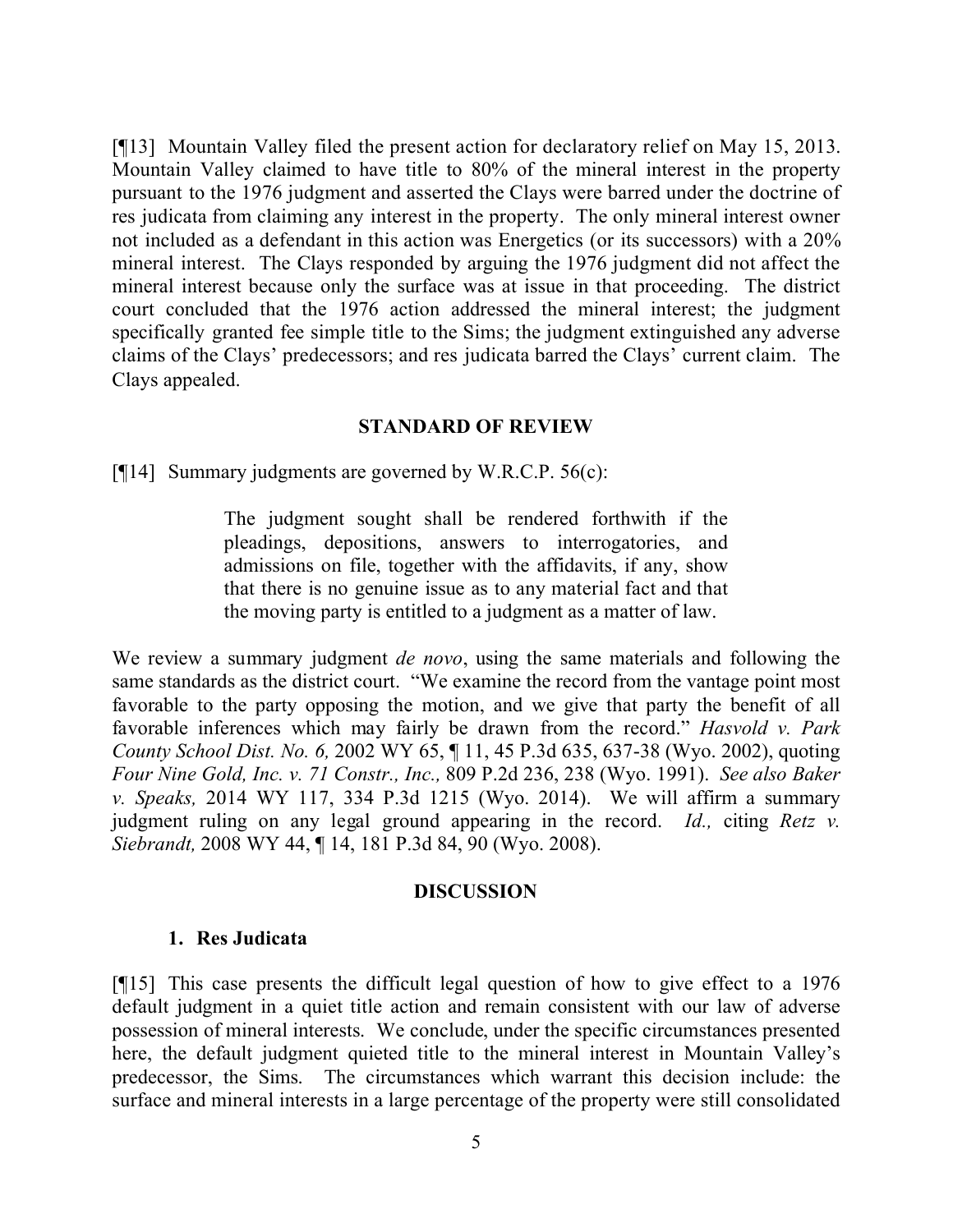prior to 1974 when the Sims began acquiring the surface from various landowners who reserved their mineral interest; the Clays' predecessors were clearly named and properly served in the 1976 action and did not respond; the default judgment against them has not been set aside;<sup>2</sup> the original quiet title complaint properly set forth claims of quiet title and adverse possession; and the judgment was phrased in broad terms granting the Sims all right and title in the property while declaring that the Clays' predecessors had no right, title, interest or estate "whatsoever" in the property.

[¶16] The district court ruled that the Clays were barred by res judicata from contesting Mountain Valley's title to the mineral interests. It concluded the 1976 judgment effectively quieted title in "fee simple" to the property, which included the mineral interest, against all of the named defendants and their successors. The elements of res judicata are:

> 1) the parties must be identical; 2) the subject matter must be identical; 3) the issues must be identical and relate to the same subject matter; and 4) the capacities of the persons must be identical in reference to both the subject matter and the issues between them.

*Wyo. Med. Center, Inc. v. Wyo. Ins. Guar. Ass'n,* 2010 WY 21, ¶ 15, 225 P.3d 1061, 1065 (Wyo. 2010), citing *CJ v. SA,* 2006 WY 49, ¶ 11, 132 P.3d 196, 202 (Wyo. 2006).

[¶17] Starting with the first element, parties are considered identical for application of res judicata when they are "the same as, or in privity with, those involved in previous proceedings." *Grynberg v. L & R Exploration Venture,* 2011 WY 134, ¶ 23, 261 P.3d 731, 737 (Wyo. 2011), citing *Osborn v. Kilts,* 2006 WY 142, ¶ 10, 145 P.3d 1264, 1267 (Wyo. 2006). The Clays' interests derive from Walters and Stire, who were defendants in the 1976 proceeding, and Mountain Valley acquired its interest from the original plaintiffs, the Sims. There is no question that the parties in this case are identical under principles of privity with parties involved in the 1976 proceeding.

[¶18] The Clays assert, however, that the subject matter and issues involved in this declaratory judgment action are different from those resolved in the 1976 proceeding. The heart of their argument is that the 1976 decree pertained only to the surface estate and, therefore, the preclusive effect of the decree extends only to that estate and not to the mineral estate.

[¶19] In 1976, the defendants defaulted by failing to respond to the Sims' quiet title complaint and the court entered judgment against them.

<sup>&</sup>lt;sup>2</sup> The district court analyzed whether the default judgment should be set aside under W.R.C.P. 60(b) and concluded it should not. The Clays do not contest that decision on appeal .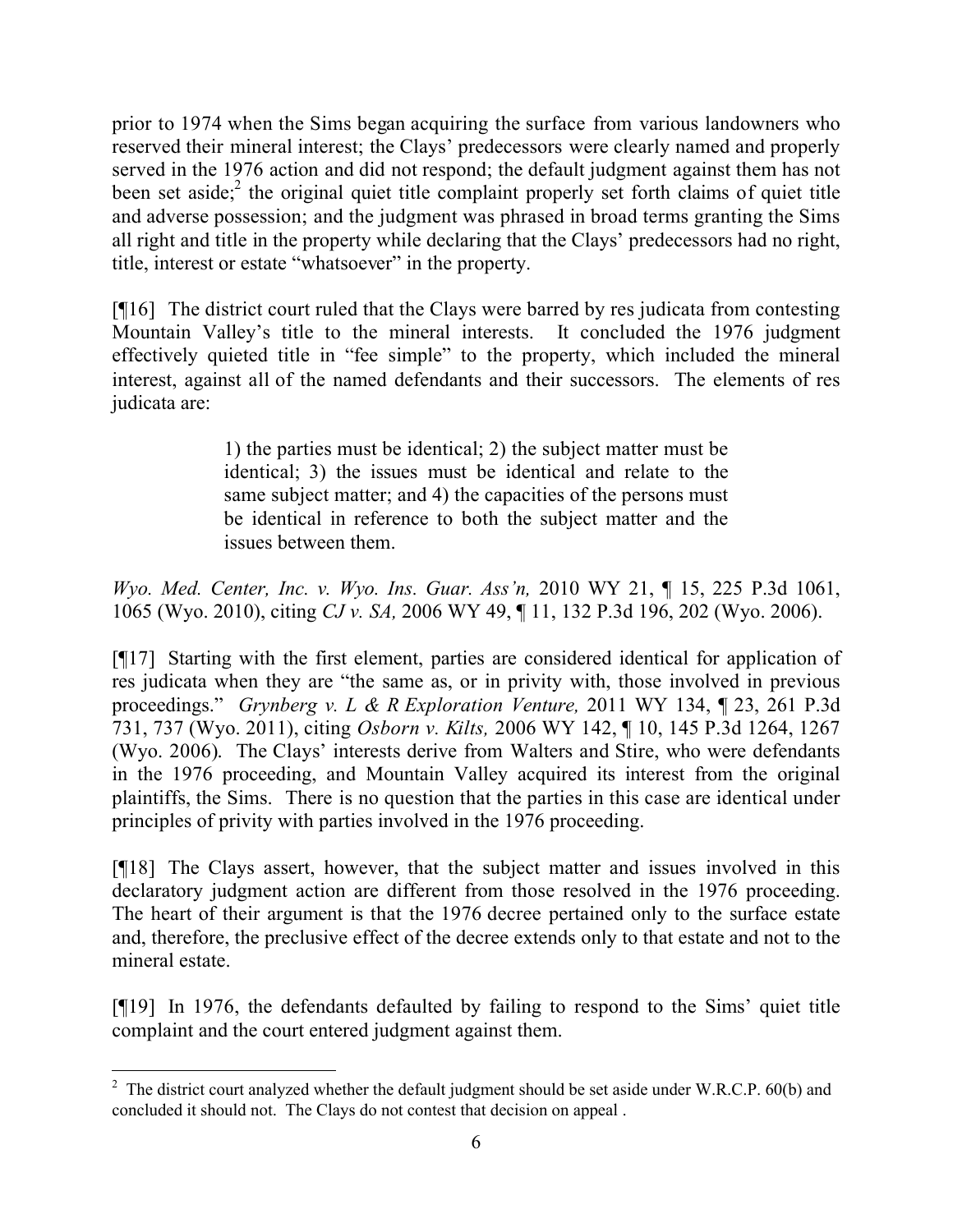"[A] party who suffers judgment by default in effect confesses the truth of the facts respecting the claim except for facts that in their nature require an examination of details, as, for example, the amount of damages when the claim is unliquidated. If he later wishes to draw in issue the facts thus confessed, he must move in the trial court to set aside the judgment; he cannot draw in issue the facts by appealing directly from the default judgment, because on the record they stand confessed.

*Spitzer v. Spitzer,* 777 P.2d 587, 589-90 (Wyo. 1989), quoting 9 J. Moore, B. Ward & J. Lucas, *Moore's Federal Practice* ¶ 203.06 at 3-27 to 3-28 (2d ed. 1989) (emphasis omitted). *See also* 46 Am. Jur. 2d *Judgments* § 305 ("A default has been held to operate as an admission of the truth of all the material allegations set forth in the complaint or declaration. A default has also been held to operate as an admission of the cause of action, so as to be tantamount to an admission that the plaintiff is entitled to judgment.") (footnotes omitted). The Sims' default judgment has not been set aside and is, therefore, still fully valid.

[¶20] The Sims' complaint followed Wyo. Stat. Ann. § 1-32-201 (LexisNexis 2013), which governs quiet title actions:

> An action may be brought by a person in possession of real property against any person who claims an estate or interest therein adverse to him, for the purpose of determining the adverse estate or interest. The person bringing the action may hold possession himself or by his tenant.

As we explained in *Barrett v. Town of Guernsey,* 652 P.2d 395, 399 (Wyo. 1982),

The purpose for which a statutory action to quiet title is brought is to determine adverse claims to real property to secure repose and put at rest in one comprehensive action all adverse and conflicting claims, to fix the status of the land with respect to ownership and to establish by decree a muniment of title to it. 74 C.J.S., Quieting Title  $\S$  6, pp. 16– 17.

In order to accomplish the purposes of an action to quiet title, there must be some means whereby the finality sought is real and has the stability intended.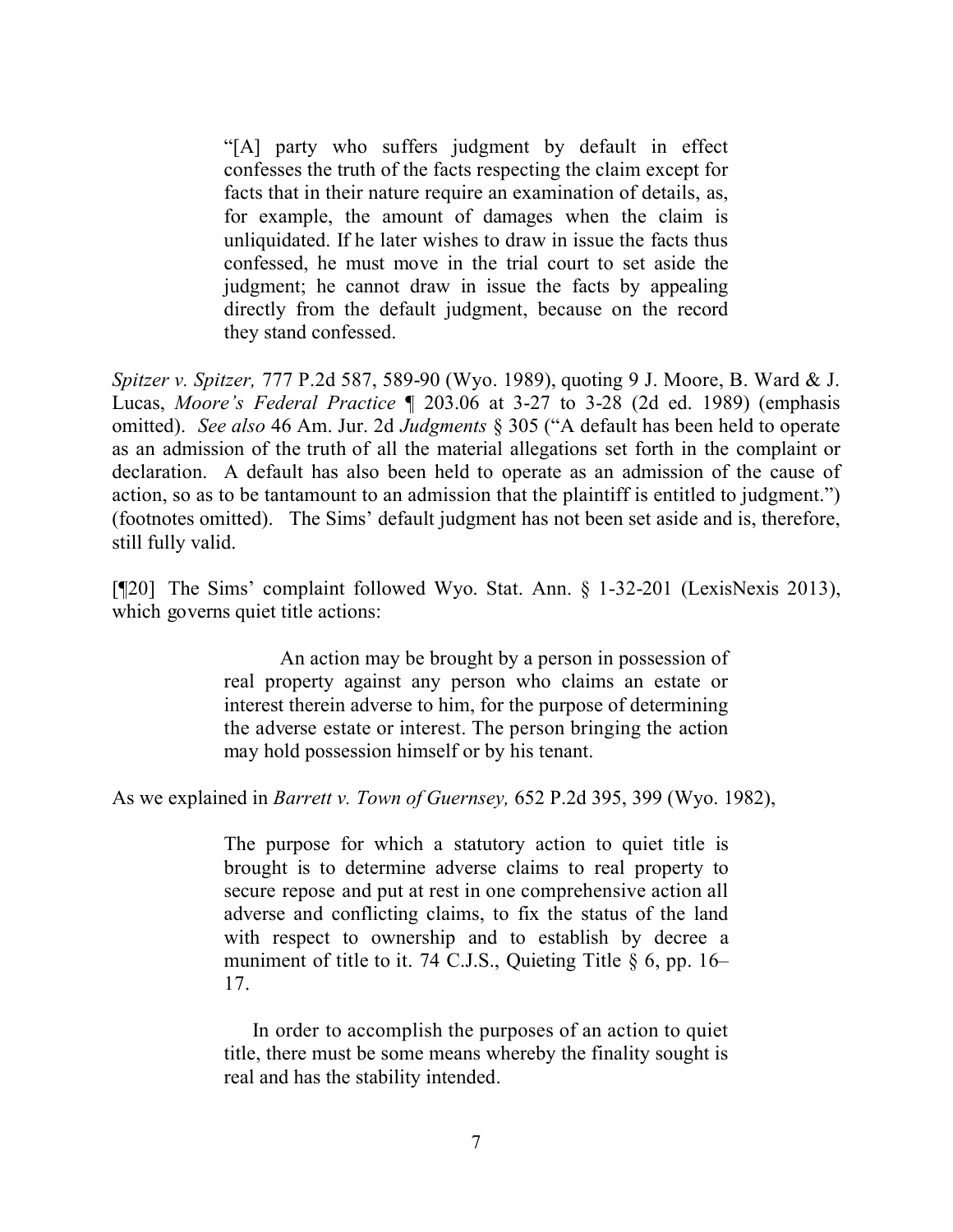[¶21] The Sims sought quiet title of the real property based upon the doctrine of adverse possession. The Clays assert the Sims' adverse possession claim was limited to the surface estate because they could not, as a matter of law, have maintained a claim for adverse possession of the severed mineral estate without establishing that they produced minerals from the property. The general law on adverse possession states, "'[i]n order to establish adverse possession, the claiming party must show actual, open, notorious, exclusive and continuous possession of another's property which is hostile and under claim of right or color of title.' Possession must be for the statutory period, ten years." *Addison v. Dallarosa–Handrich,* 2007 WY 110, ¶ 11, 161 P.3d 1089, 1091 (Wyo. 2007), quoting *Gillett v. White,* 2007 WY 44, ¶ 15, 153 P.3d 911, 915 (Wyo. 2007).

[¶22] Both the mineral estate and the surface estate may be adversely possessed. *State ex rel. Cross v. Bd. of Land Comm'rs,* 50 Wyo. 181, 198-99, 58 P.2d 423, 429 (1936). The difference between claims for adverse possession of the surface and mineral estates is the method of proving the possession element. In *Cross*, we quoted with favor the Supreme Court of Illinois in *Kinder v. La Salle County Carbon Coal Co*., 301 Ill. 362, 133 N.E. 772, 773 (1921), as follows:

> Coal, limestone, and other minerals in place are land and are attended with all the attributes and incidents peculiar to the ownership of land. Title to minerals, distinct from title to surface of land, may be proven in exactly the same way as title to the surface. *Catlin Coal Co. v. Lloyd*, 176 Ill. 275, 52 N.E. 144. Title to the mineral stratum may therefore be shown by proof of adverse possession, but the difficulty with respect to getting title of such an estate by adverse possession is found in the difficulty of getting and proving actual possession. By a severance separate estates are created which are held by separate and distinct titles, and each estate is incapable of possession by the mere occupancy of the other. *Renfro v. Hanon*, 297 Ill. 353, 130 N.E. 740; 2 Corpus Juris, 71; 1 R.C.L. 738."

*Id.* (emphasis added).

[¶23] As we noted in *Cross,* proof of possession of the surface does not establish possession of a severed mineral estate. In order to prove the "possession" element of an adverse possession claim on a mineral estate after the surface and mineral estates have been severed, actual possession of the minerals (as distinguished from possession of the surface) is required. A claimant must establish that he specifically possessed the minerals by engaging in some type of mining operation. Thus, without mineral production a claimant cannot satisfy the elements of the adverse possession of a severed mineral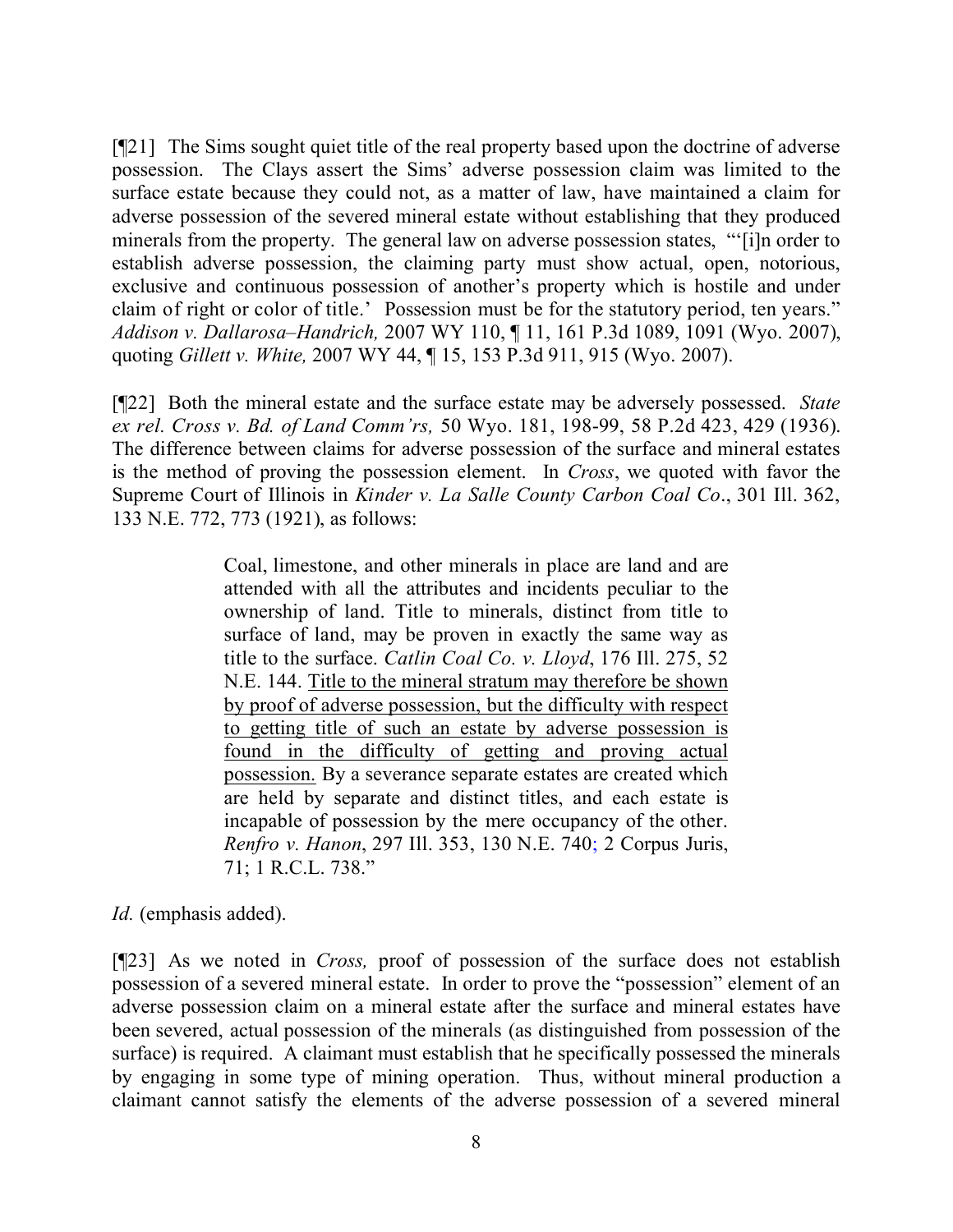estate. *Ohio Oil Co. v. Wyo. Agency,* 63 Wyo. 187, 206, 179 P.2d 773, 779 (1947); *Roush v. Roush,* 589 P.2d 841, 843 (Wyo. 1979).

[¶24] However, prior to severance of the minerals, adverse possession of the surface will include the mineral estate. *See id.; See also Cross* 58 P.2d at 429.Furthermore, and of great importance in this case, a severance of the mineral estate by one partial interest owner of a property does not affect the consolidation of the mineral and surface interests with respect to the other owners. *Town of Glenrock v. Abadie,* 71 Wyo. 414, 426-27, 259 P.2d 766, 769-70 (1953). *See also* 40 RMMLF-INST Chap. 21, p. 12 (1994) ("If only a fractional undivided mineral interest has been severed from the surface, however, then the adverse possessor of the surface can also acquire title to the unsevered part of the mineral interest through his occupation of the surface.") It appears the parties, and perhaps the district court, assumed that severance of the property's entire mineral estate occurred when Jay Rice, Jr. conveyed one-half of his mineral interest (7.5% of the whole) to Walters in 1963. However, under *Abadie,* the remainder of the mineral estate (92.5% of the whole) stayed consolidated with the surface until the record title owners conveyed the surface to the Sims and reserved the minerals in 1974 and 1975.

[¶25] The paragraph in the 1976 complaint setting forth the Sims' adverse possession claim stated:

> 5. That Plaintiffs and their predecessors in interest have paid all taxes legally assessed against said real property for more than ten (10) years last past, and have been in actual, open, visible, exclusive, continuous, adverse and notorious possession of said real property for more than ten (10) years preceding the filing of this Complaint.

[¶26] The Clays assert the Sims only claimed to have adversely possessed the surface and, therefore, they could not acquire the mineral estate in the 1976 quiet title action. That is not an accurate reading of the Sims' adverse possession allegation. They claimed to have possessed the "real property." Both mineral and surface estates are "real property" under our law. Although the complaint did not make any specific allegation about the nature of their adverse claim or the particulars of their means of possessing the property, the Sims included defendants who only owned mineral interests at that time.

[¶27] The complaint also did not set forth a specific date that the Sims' claim of adverse possession commenced. It simply said the Sims had adversely possessed the real property for more than ten years. Given the defendants defaulted, the allegations in the complaint were admitted, including that the Sims had possessed the property for more than the requisite ten year period. An argument could be made that the defendants reasserted their claims of ownership over the mineral estate prior to the 1976 quiet title action when they deeded their surface interests to the Sims and reserved the minerals,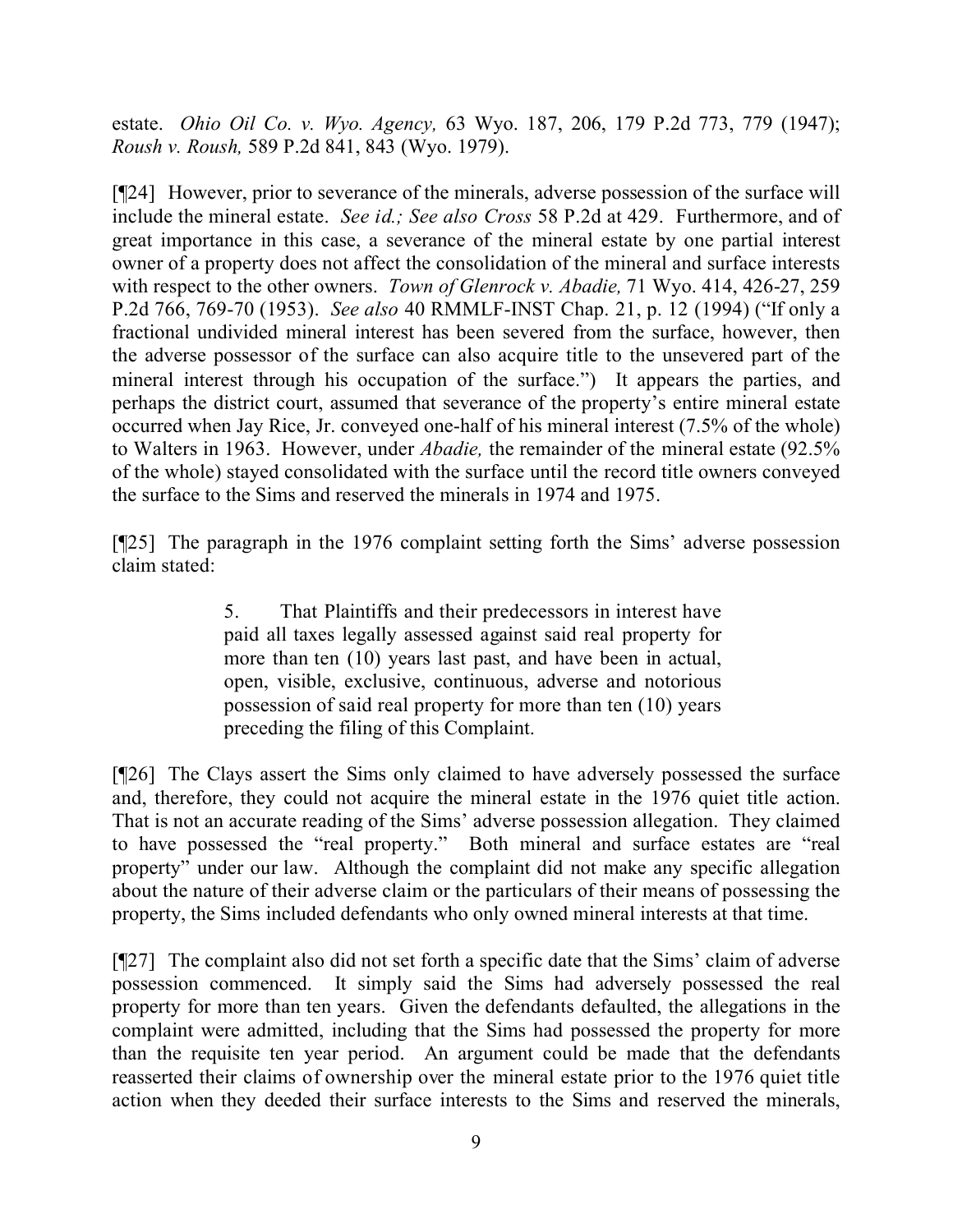thereby ceasing any period of adverse possession. We have, in two recent cases, acknowledged that a claimant may establish adverse possession of property even though the period of adverse possession has ceased. In *Graybill v. Lampman,* 2014 WY 100, ¶ 35, 332 P.3d 511, 521 (Wyo. 2014), we noted that the Graybills' predecessors had adversely possessed the property decades earlier even though the Lampmans reasserted ownership before the Graybills filed their quiet title action. In *Ruby River Canyon Ranch, LTD v. Flynn,* 2015 WY 74,  $\P$ [11-14, P.3d (Wyo. 2015), we considered the evidence of the claimant's alleged possession of the property for a time period prior to when the record owner granted the claimant express permission to use the property.

[¶28] The Clays' predecessors did not appear at all to contest the Sims' allegations of adverse possession or to otherwise object to the Sims' request that all right, title and interest in the property be set over to them and that defendants be dispossessed of any interest they had "whatsoever" in the property. So, unlike the claimants in *Ohio Oil* and *Roush,* the Sims were never put to their proof on the possession element of adverse possession of the surface or the minerals.

[¶29] Once we recognize that (1) 92.5% of the mineral and surface estate was consolidated until just two years before the quiet title action was filed making that portion of the mineral estate subject to adverse possession without proving mineral production; and (2) a claimant may establish adverse possession by showing possession of the property during any earlier 10 year period, the basic premise of the Clays' argument falls apart. It is simply not true that the Sims were unable, as a matter of law, to adversely possess the mineral estate because they could not show mineral production from the property.

[¶30] With regard to the 7.5% mineral interest severed by Jay Rice, Jr. in 1963, if the case were contested the Sims would have been required to show mineral operations or that they had adversely possessed the property for the requisite time prior to severance. However, Walters (who owned the interest at the time of the 1976 action) did not answer or otherwise respond to the Sims' quiet title complaint.<sup>3</sup> Regardless of the underlying facts of the Sims' adverse possession of that interest, the broad language of the default

 $3$  An argument could be made that the previously severed minerals merged with the surface estate when the ownership of both estates reunited in Walters in 1971. That is what happens when a dominant interest merges with a servient interest, such as in the case of the merger of an easement and the surface estate in a single owner. "When one party acquires a fee title to both the servient and dominant estates, the easement merges into the interest of the servient estate and terminates." *Davidson Land Co, LLC v. Davidson,* 2011 WY 29, ¶ 31, 247 P.3d 67, 75 (Wyo. 2011). However, there apparently is a split of legal authority on whether a merger takes place when the surface and mineral interest are reunited in a single owner because the estates are of equal rank. *See, e.g*., *Medicine Lodge Investments, LLC v. EAR, Inc.,* 197 P.3d 502, 509, n.13 (Okla. Ct. App. 2008). We need not decide this legal issue in the present case.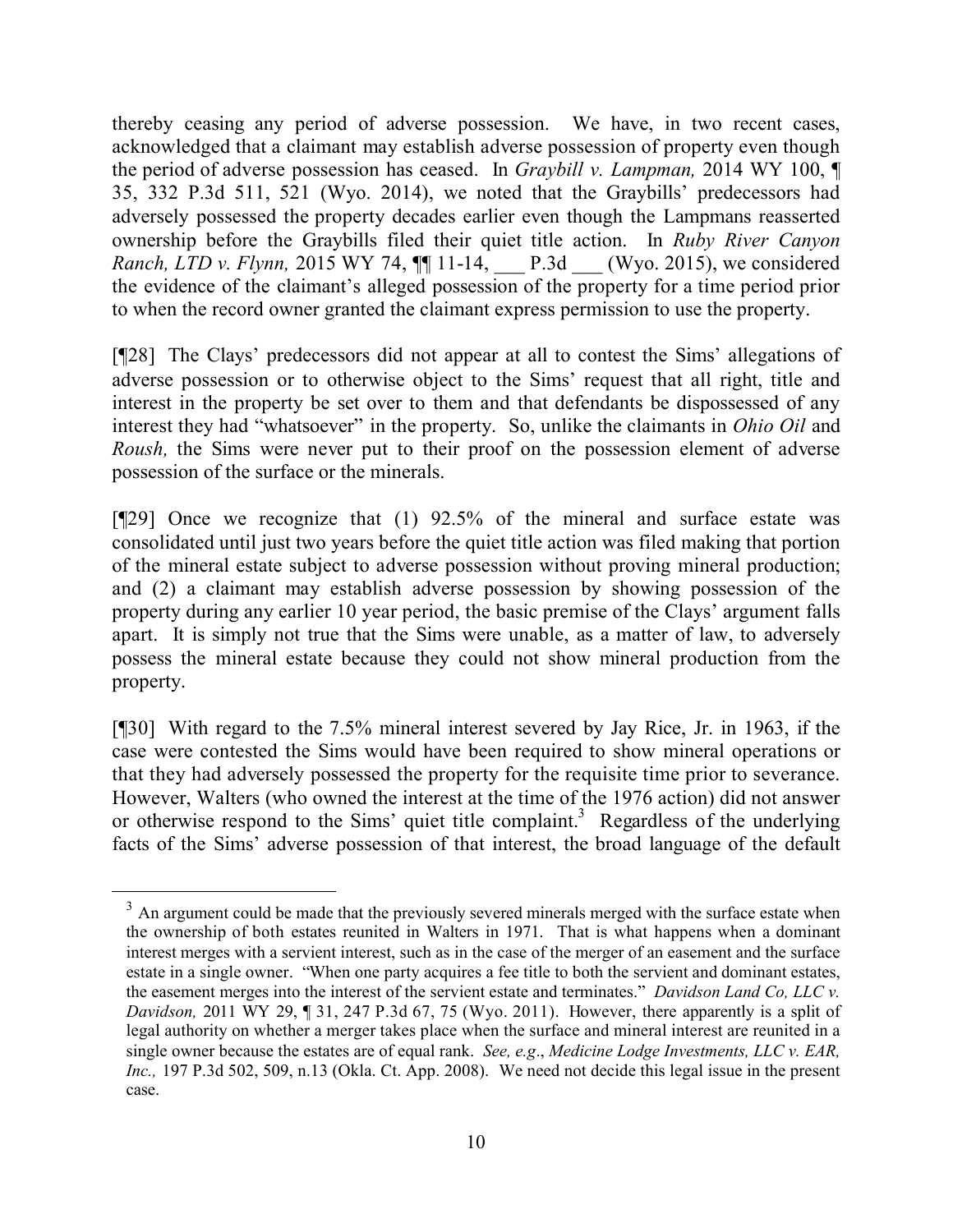judgment confirms that title to the surface and 80% of the minerals, including the severed 7.5% interest, was quieted in favor of the Sims in 1976. Courts employ basic rules of contract interpretation in determining the res judicata effect of a judgment.

> The legal operation and effect of a judgment must be ascertained by a construction and interpretation of its terms, and this presents a question of law for the court. Courts interpret judgments by the same rules of construction as other written instruments, and the intention of the trial court must be determined. That is, if there is uncertainty and ambiguity in a judgment, the reviewing court must construe it so as to express the intent of the trial judge. A judgment is ambiguous when it would lead two reasonable persons to different conclusions as to its effect and meaning.

## *Necessity of ambiguity in judgment.*

If the language used in a judgment is ambiguous there is room for construction. A judgment is ambiguous if it is capable of more than one reasonable interpretation. However, if the language employed is plain and unambiguous there is no room for construction or interpretation, and the effect thereof must be declared in the light of the literal meaning of the language used. That is, an unambiguous judgment must be enforced according to its terms.

50 C.J.S. *Judgments* § 741 (2015) (footnotes omitted). *See also* 46 Am. Jur. 2d *Judgments §* 74 (2015) (stating that as "a general rule, judgments are to be construed like other written instruments, and the legal effect of a judgment must be declared in light of the literal meaning of the language used").

[¶31] The quoted provisions of the 1976 decree in Paragraph 11, above, are very broad granting the Sims all interest in the property, adjudging the defendants to have no right, title, interest or estate "whatsoever" in or to said real property and declaring that the defendants were "forever enjoined, barred and estopped from asserting any claim, right, title, interest, or estate or to said property or any part or parcel thereof." The plain meaning of this language is that the Sims obtained all interest in the property and the defendants were adjudged to have no interest in the property. Both the surface and minerals fall within the definition of right, title, interest and estate of the property.

[¶32] The Clays also claim that use of the term "fee simple" in the 1976 action is consistent with a holding that the Sims acquired the surface interest only. The Sims' complaint referred to a fee simple interest but it did not specify the surface estate. The 1976 decree did not actually contain the term "fee simple," but it did grant judgment in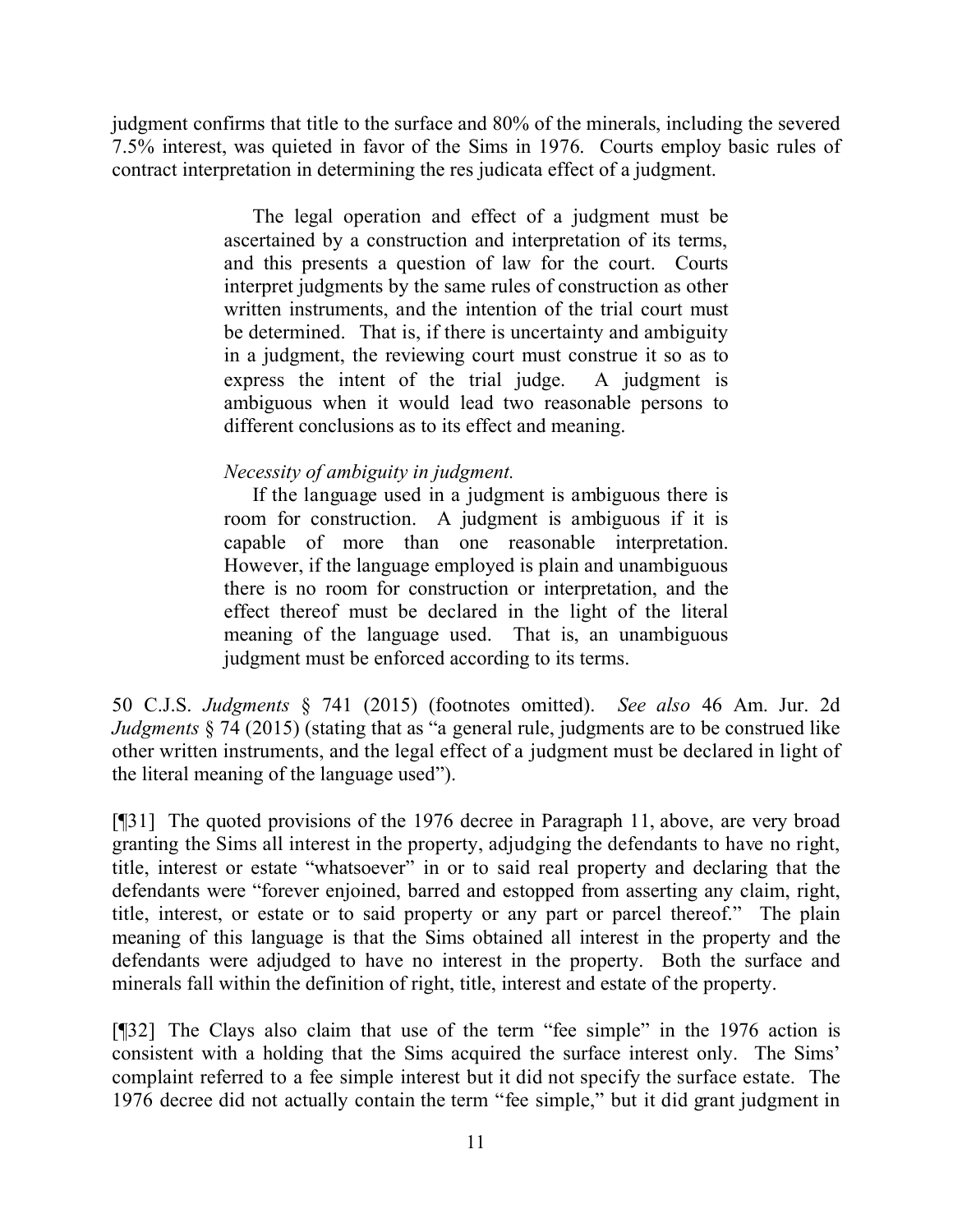accordance with the prayer in the Sims' complaint which requested the district court "adjudge and decree that the title of the Plaintiffs in said real property is the full, free and valid fee simple ownership."

[¶33] The term "fee simple" does not go far to help resolve the issues in this case. "Fee simple" just means an estate that can be inherited and is not subject to conditions or "collateral determination." *Cross,* 50 Wyo. at 201, 58 P.2d at 430. A fee simple estate may be owned in the entire property before the minerals are severed or in the surface and/or the mineral estates after severance. *Id.* at 430-31. *See also Evanston v. Robinson,*  702 P.2d 1283, 1289 (Wyo. 1985); *Williams v. Watt,* 668 P.2d 620, 624-25 (Wyo. 1983). Thus, a ruling that a party owns a fee simple interest in a property, by itself, does not determine whether that interest is in the mineral estate, the surface estate, or both. We, therefore, reject the Clays' argument that the 1976 action was limited to fee simple ownership of the surface.

[¶34] The Oklahoma Supreme Court addressed a factual scenario similar to the present case in *Crain v. Farmers United Cooperative Pool,* 472 P.2d 882 (Okla. 1970). In 1941, Crain filed a quiet title action, generally alleging that she was the owner in fee simple of a property and that numerous defendants, including Farmers, claimed an interest adverse to hers. Crain recited the elements of a quiet title action without specifically alleging the origin or basis of her adverse claim or that the mineral estate was included in her claim; however, she named parties who only owned mineral interests as defendants. Farmers owned a mineral interest and was named as a defendant but did not respond to the action. After it defaulted, the trial court entered judgment quieting Crain's title against any adverse claim of Farmers and the other defendants. *Crain,* 472 P.2d at 883.

[¶35] In 1965, Crain commenced a second quiet title action on the same property, again naming Farmers as a defendant. Farmers cross-petitioned asserting it had a paramount interest in the mineral estate. The Oklahoma Supreme Court ruled that the 1941 petition stated a sufficient cause of action to quiet title in the mineral estate even though Crain's claim against the mineral estate was not specified in the complaint; therefore, the judgment rendered in the earlier proceeding was not subject to collateral attack by Farmers. The court summarized its decision as follows:

> We hold that the 1941 judgment rendered on a petition alleging that Crain was the fee simple owner and in possession of property, describing it, and that Farmers claimed some unspecified adverse interest constituting a cloud upon Crain's title, stated a cause of action. Farmers was properly before the court by virtue of personal service of summons. Farmers was, therefore, obligated to interpose the asserted paramount mineral interest in that action. Farmers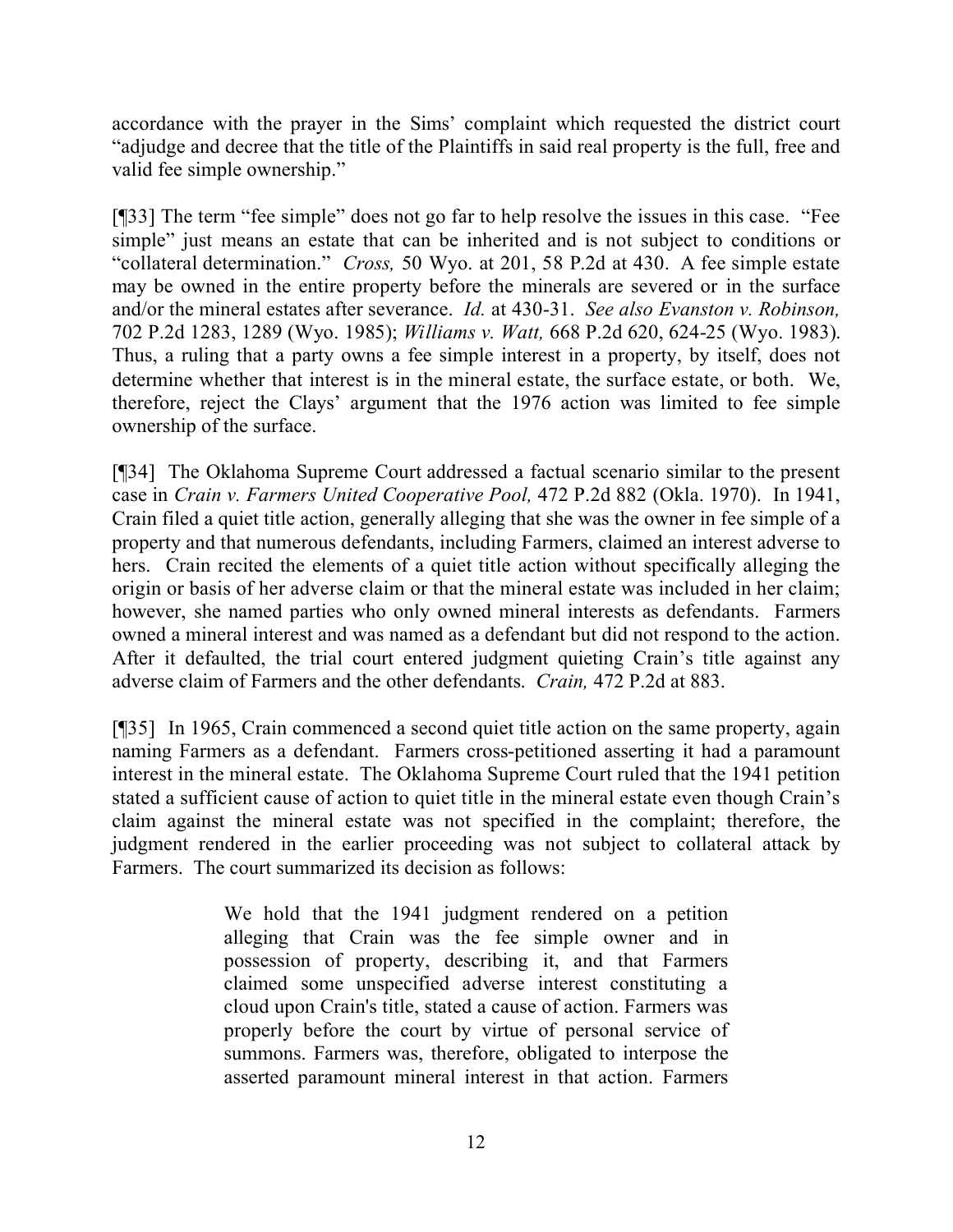declined, and the 1941 judgment rendered on behalf of Crain is valid.

*Id.* at 883-84.<sup>4</sup>

[¶36] There is no relevant distinction between *Crain* and the instant case, and we agree with the Oklahoma court's resolution. Similarly, in *Burch v. Hibernia Bank,* 304 P.2d 212 (Cal. Ct. App. 1956), a California court of appeals held a default judgment in an earlier quiet title action was not subject to collateral attack in a later action even though the defendants may have had superior title to the property prior to the first action. The defaulting defendant had notice of the judgment that would be taken against him if he did not respond, and his failure to protect his interests in the first action could not be remedied in a later action. A default judgment in a quiet title action is, therefore, entitled to res judicata effect in subsequent actions. *Id.; See also Golden Cycle Corp. v. Cresson Consolidated Gold Mining & Milling Co.,* 497 P.2d 714 (Colo. Ct. App. 1972); *Doctrine of Res Judicata as Applied to Judgments by Default,* 128 A.L.R. 472 (1940, updated 2015).

[¶37] The Clays insist that if the district court's decision in this case is upheld, it puts every owner of a mineral interest in property that has been subject to an adverse possession action at risk of losing its interest. We do not share that concern because the result in this case is driven by the specific circumstances. Those circumstances include that the surface and minerals were consolidated as to most of the property until the Sims acquired ownership of the surface so that adverse possession of the surface also included the mineral estate. The Sims named all of the interest owners (with the exception of one 20% mineral interest owner) as defendants in the 1976 action, thereby giving them an opportunity to contest the claim. The complaint did not limit the action to the surface estate but clearly stated that it was intended to adjudicate any and all interests each defendant had in the property and sought a judgment that the defendants had "no right, title, estate or interest in . . . said described real property or any portion thereof." The complaint stated a general quiet title action and recited the elements of adverse possession without delineating that it only pertained to the surface estate. The defendants (the Clays' predecessors) wholly failed to respond, so the Sims were not put to their proof with regard to the possession element of their adverse possession claim on either the surface or the mineral estate. The 1976 judgment specifically stated the defendants had lost any interest they had "whatsoever" in the property, and the judgment has not been set aside.

 <sup>4</sup> Like Wyoming, Oklahoma requires evidence of actual mineral operations on the surface to prove a claim of adverse possession of a mineral estate. *Cornelius v. Moody Bible Institute,* 18 P.3d 1081, 1084 (Okla. Ct. App. 2000).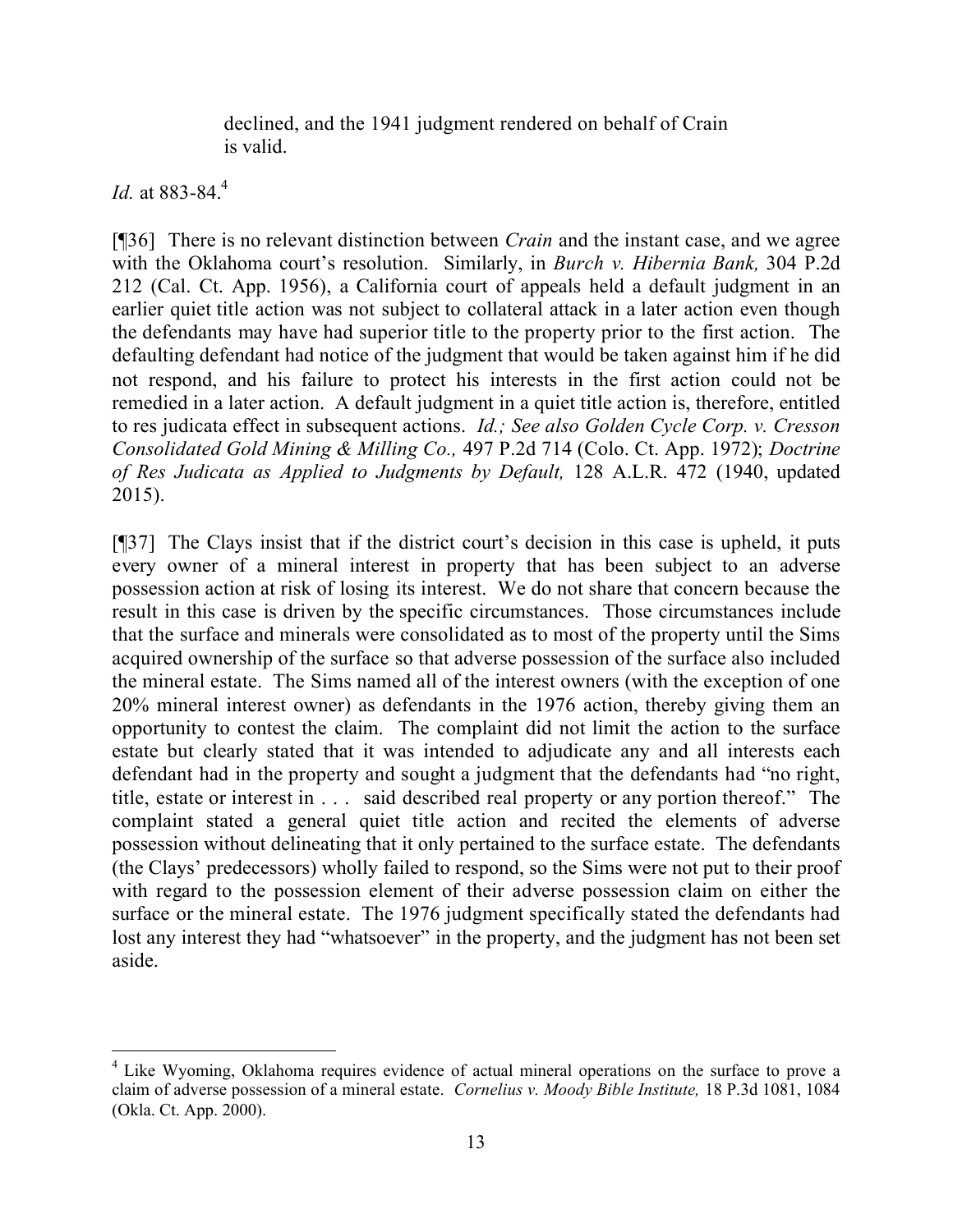[¶38] Under these circumstances, the 1976 action and the present action involve identical subject matters and issues and the parties' relationship to the subject matter and issues is the same. All of the elements of res judicata were satisfied, and the district court properly ruled that the Clays were barred from asserting they owned the mineral interest.

# **2. Laches**

[¶39] The district court declined to address the Clays' laches defense after it concluded the 1976 decree was valid. The Clays assert that their laches defense is still viable because Mountain Valley delayed in asserting its right to the mineral interest until it became valuable.

[¶40] We have held that the equitable doctrine of laches may apply to bar a claim to a mineral interest under appropriate circumstances.

> Laches bars a claim when a party has delayed in enforcing its rights to the disadvantage of another. *Dorsett v. Moore,* 2003 WY 7, ¶ 9, 61 P.3d 1221, 1224 (Wyo.2003). "The defense of laches is based in equity and whether it applies in a given case depends upon the circumstances." *Ultra Resources, Inc. v. Hartman,* 2010 WY 36, ¶ 123, 226 P.3d 889, 929 (Wyo.2010). Two elements must be proven to establish laches: 1) inexcusable delay; and 2) injury, prejudice, or disadvantage to the defendants or others. *Moncrief v. Sohio Petroleum Co*., 775 P.2d 1021, 1025 (Wyo.1989).

*Windsor Energy Group, LLC v. Noble Energy, Inc.,* 2014 WY 96, ¶ 12, 330 P.3d 285, 288-89 (Wyo. 2014).

[¶41] In *Windsor,* ¶ 20, 330 P.3d at 290-91, the plaintiffs had inexcusably delayed in asserting their contractual right to recover the costs of production on oil and gas leases and were, therefore, barred by the doctrine of laches from asserting those rights several years later. Similarly, Moncrief delayed in seeking specific performance of its right to assignment of an oil and gas lease interest until after the lease became valuable. We concluded the doctrine of laches applied because of Moncrief's dilatory conduct. *Moncrief,* 775 P.2d at 1026-28.

[¶42] The present dispute does not present an appropriate case for the application of laches. Mountain View did not delay in asserting a right to the mineral interest. Its predecessors, the Sims, moved to protect and/or establish their interest by filing the quiet title action in 1976 and obtained a judgment declaring them the owners of the property in all respects except the 20% interest owned by Energetics. Thus, Mountain Valley had